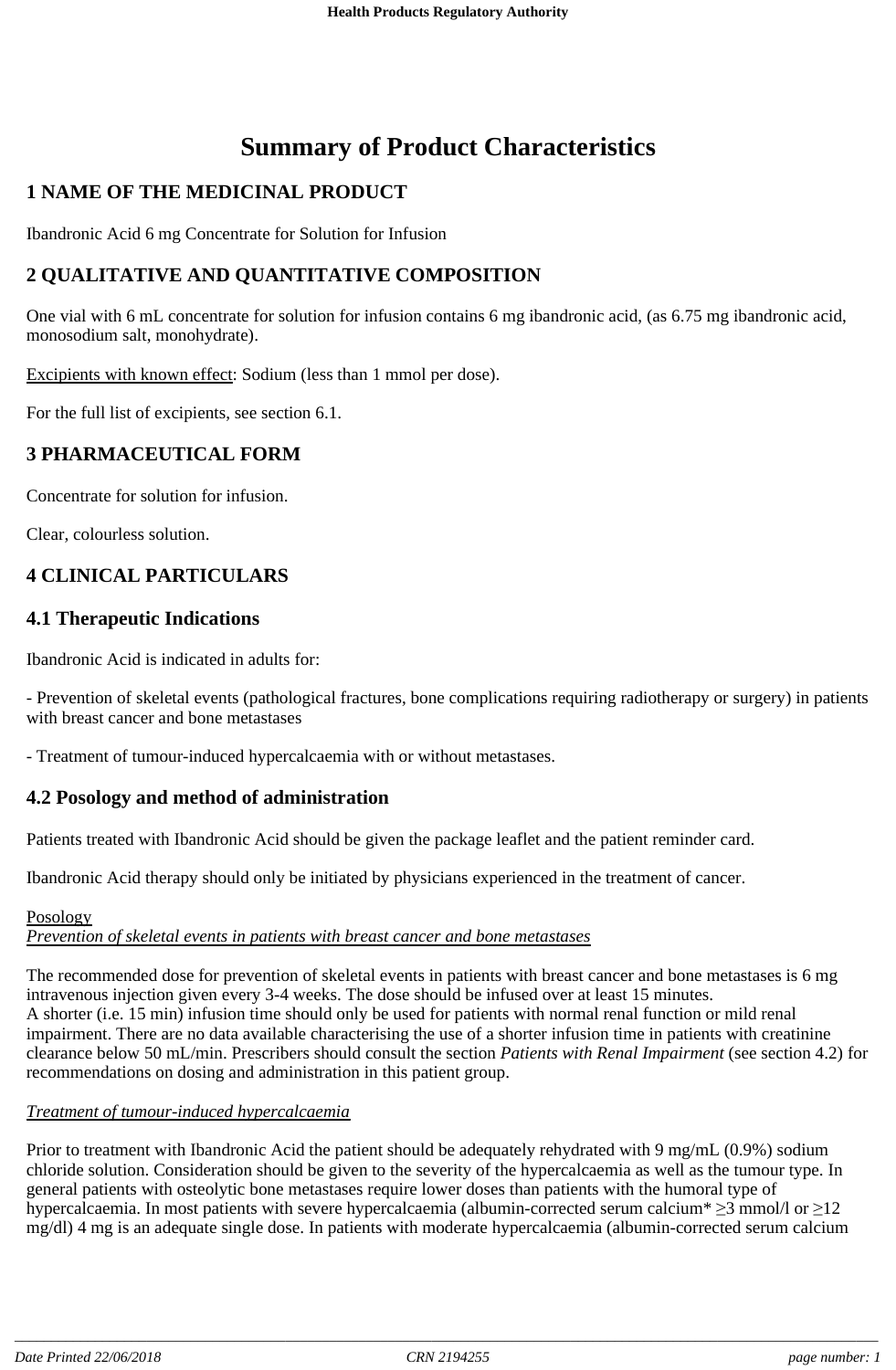<3 mmol/l or <12 mg/dl) 2 mg is an effective dose. The highest dose used in clinical trials was 6 mg but this dose does not add any further benefit in terms of efficacy.

\*Note albumin-corrected serum calcium concentrations are calculated as follows:

| Albumin-corrected<br>serum calcium (mmol/l) |         | $=$ serum calcium (mmol/l) - [0.02 x albumin (g/l)] + 0.8 |
|---------------------------------------------|---------|-----------------------------------------------------------|
|                                             | $O_{r}$ |                                                           |
| Albumin-corrected<br>serum calcium (mg/dl)  |         | $=$ serum calcium (mg/dl) + 0.8 x [4 - albumin (g/dl)]    |

To convert the albumin-corrected serum calcium in mmol/l value to mg/dl, multiply by 4.

In most cases a raised serum calcium level can be reduced to the normal range within 7 days. The median time to relapse (return of albumin-corrected serum calcium to levels above 3 mmol/l) was 18 - 19 days for the 2 mg and 4 mg doses. The median time to relapse was 26 days with a dose of 6 mg.

A limited number of patients (50 patients) have received a second infusion for hypercalcaemia. Repeated treatment may be considered in case of recurrent hypercalcaemia or insufficient efficacy.

Ibandronic Acid concentrate for solution for infusion should be administered as an intravenous infusion over 2 hours.

*Special populations Patients with hepatic impairment* No dose adjustment is required (see section 5.2).

#### *Patients with renal impairment*

For patients with mild renal impairment (CLcr  $\geq$  50 and <80 mL/min) no dose adjustment is necessary. For patients with moderate renal impairment (CLcr  $\geq$ 30 and <50 mL/min) or severe renal impairment (CLcr <30 mL/min) being treated for the prevention of skeletal events in patients with breast cancer and metastatic bone disease the following dosing recommendations should be followed (see section 5.2):

| <b>Creatinine Clearance</b><br>(mL/min) | Dosage                                                  | Infusion Volume <sup>1</sup> and Time |
|-----------------------------------------|---------------------------------------------------------|---------------------------------------|
| $>50$ CLcr $<80$                        | 6 mg (6 mL of concentrate for solution for<br>infusion) | 100 mL over 15 minutes                |
| $>30$ CLcr $<50$                        | 4 mg (4 mL of concentrate for solution for<br>infusion) | 500 mL over 1 hour                    |
| $<$ 30                                  | 2 mg (2 mL of concentrate for solution for<br>infusion) | 500 mL over 1 hour                    |

0.9% sodium chloride solution or 5% glucose solution 1

 $<sup>2</sup>$  Administration every 3 to 4 weeks</sup>

A 15 minute infusion time has not been studied in cancer patients with CLCr <50 mL/min.

*Elderly population (> 65 years)* No dose adjustment is required(see section 5.2).

#### *Paediatric population*

The safety and efficacy of Ibandronic Acid in children and adolescents below the age of 18 years have not been established. No data are available (see section 5.1 and section 5.2).

Method of administration For intravenous administration.

The content of the vial is to be used as follows: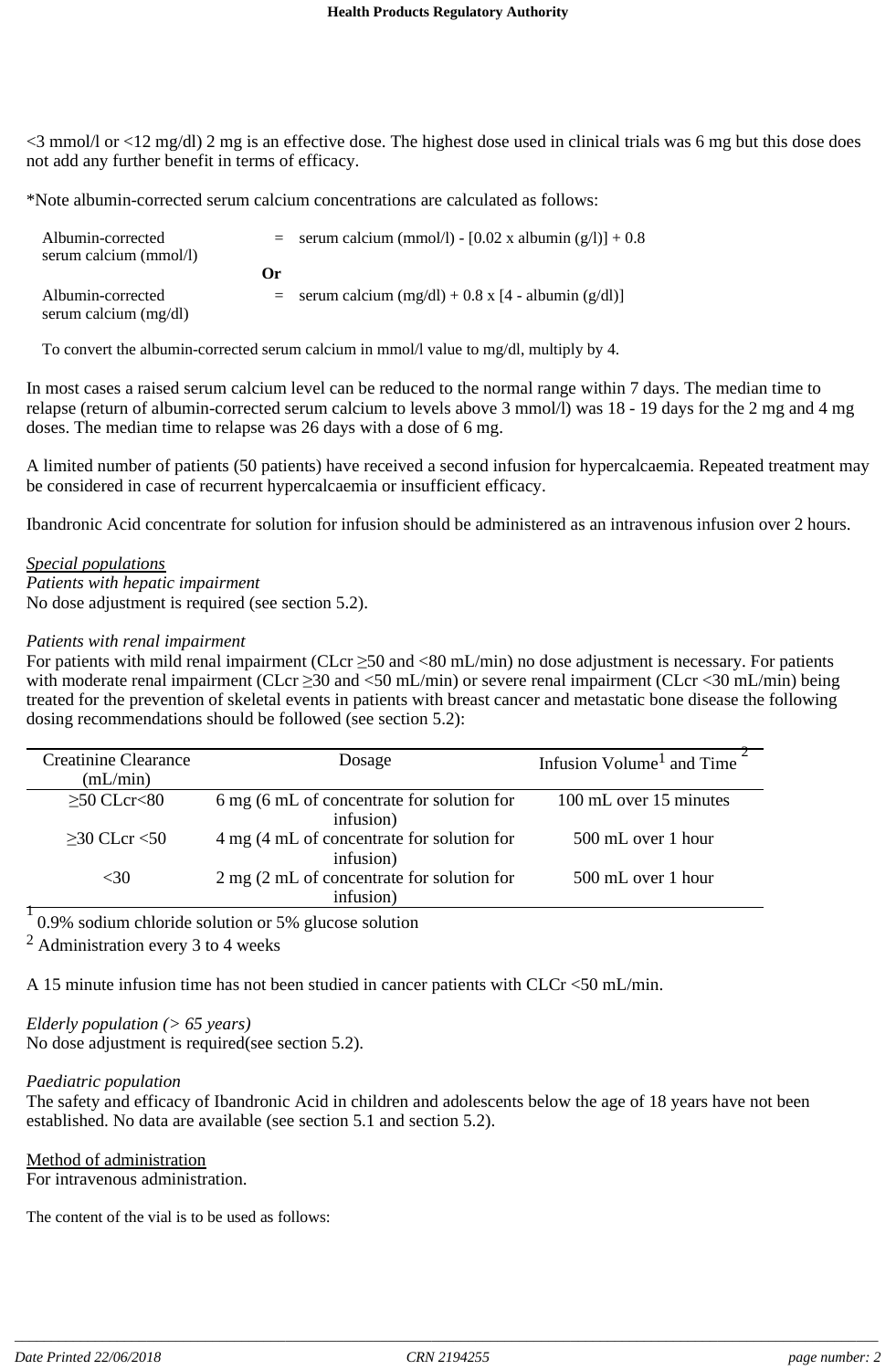- Prevention of Skeletal Events added to 100 mL isotonic sodium chloride solution or 100 mL 5% glucose solution and infused over at least 15 minutes. See also dose section above for patients with renal impairment
- Treatment of tumour-induced hypercalcaemia added to 500 mL isotonic sodium chloride solution or 500 mL 5% glucose solution and infused over 2 hours

For single use only. Only clear solution without particles should be used.

Ibandronic Acid concentrate for solution for infusion should be administered as an intravenous infusion. Care must be taken not to administer Ibandronic Acid concentrate for solution for infusion via intra-arterial or paravenous administration, as this could lead to tissue damage.

# **4.3 Contraindications**

- Hypersensitivity to the active substance or to any of the excipients listed in section 6.1
- Hypocalcaemia

# **4.4 Special warnings and precautions for use**

### Patients with disturbances of bone and mineral metabolism

Hypocalcaemia and other disturbances of bone and mineral metabolism should be effectively treated before starting Ibandronic Acid therapy for metastatic bone disease.

Adequate intake of calcium and vitamin D is important in all patients. Patients should receive supplemental calcium and/or vitamin D if dietary intake is inadequate.

#### *Anaphylactic reaction/shock*

Cases of anaphylactic reaction/shock, including fatal events, have been reported in patients treated with IV ibandronic acid.

Appropriate medical support and monitoring measures should be readily available when Ibandronic Acid intravenous injection is administered. If anaphylactic or other severe hypersensitivity/allergic reactions occur, immediately discontinue the injection and initiate appropriate treatment.

### Osteonecrosis of the jaw

Osteonecrosis of the jaw (ONJ) has been reported very rarely in the post marketing setting in patients receiving ibandronic acid for oncology indications (see section 4.8).

The start of treatment or of a new course of treatment should be delayed in patients with unhealed open soft tissue lesions in the mouth.

A dental examination with preventive dentistry and an individual benefit-risk assessment is recommended prior to treatment with Ibandronic Acid in patients with concomitant risk factors.

The following risk factors should be considered when evaluating a patient's risk of developing ONJ:

- Potency of the medicinal product that inhibit bone resorption (higher risk for highly potent compounds), route of administration (higher risk for parenteral administration) and cumulative dose of bone resorption therapy
- Cancer, co-morbid conditions (e.g. anaemia, coagulopathies, infection), smoking
- Concomitant therapies: corticosteroids, chemotherapy, angiogenesis inhibitors, radiotherapy to head and neck
- Poor oral hygiene, periodontal disease, poorly fitting dentures, history of dental disease, invasive dental procedures e.g. tooth extractions

All patients should be encouraged to maintain good oral hygiene, undergo routine dental check-ups, and immediately report any oral symptoms such as dental mobility, pain or swelling, or non-healing of sores or discharge during treatment with Ibandronic Acid. While on treatment, invasive dental procedures should be performed only after careful consideration and be avoided in close proximity to Ibandronic Acid administration.

The management plan of the patients who develop ONJ should be set up in close collaboration between the treating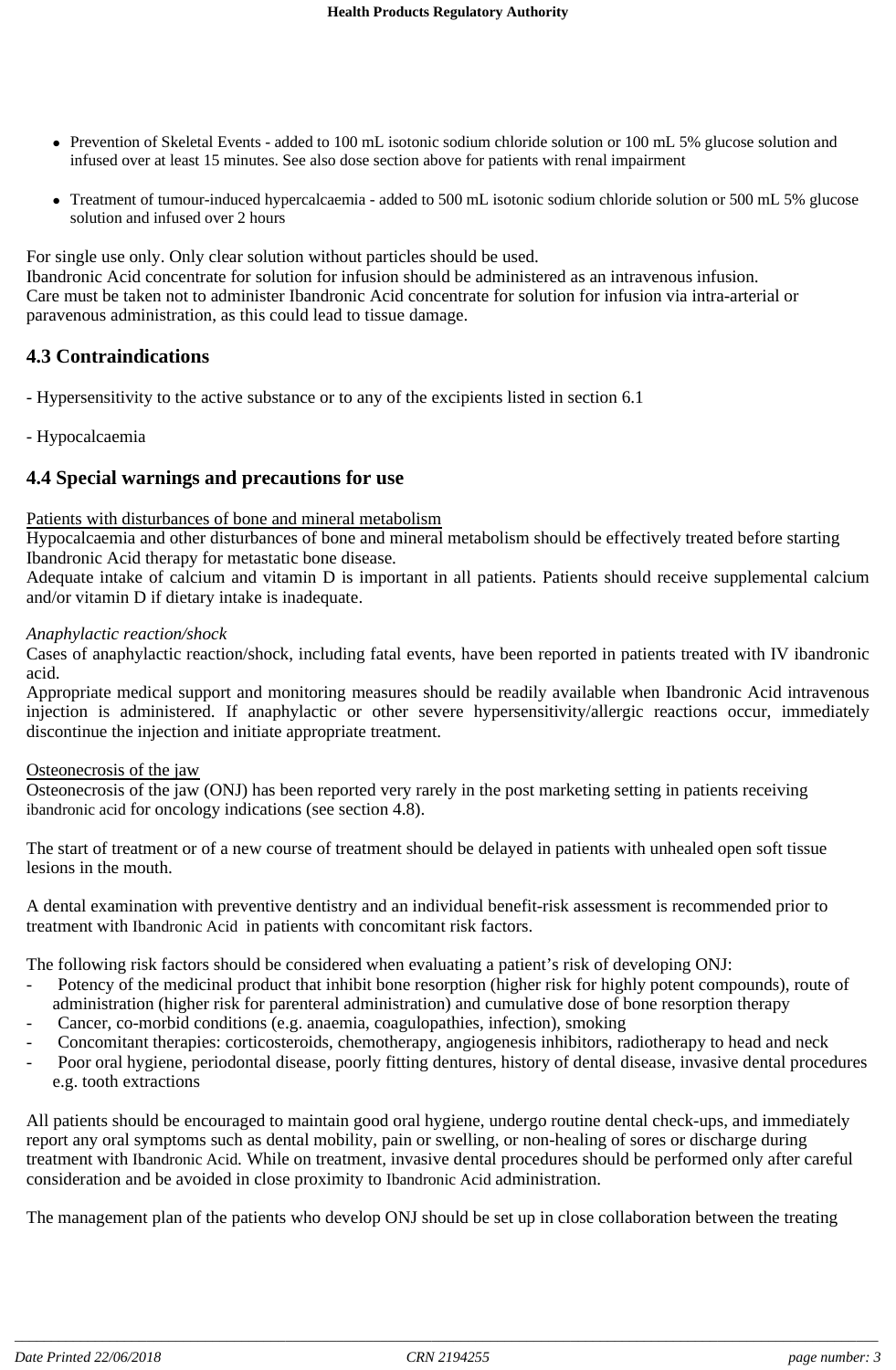physician and a dentist or oral surgeon with expertise in ONJ. Temporary interruption of Ibandronic Acid treatment should be considered until the condition resolves and contributing risk factors are mitigated where possible.

#### Osteonecrosis of the external auditory canal

Osteonecrosis of the external auditory canal has been reported with bisphosphonates, mainly in association with longterm therapy. Possible risk factors for osteonecrosis of the external auditory canal include steroid use and chemotherapy and/or local risk factors such as infection or trauma. The possibility of osteonecrosis of the external auditory canal should be considered in patients receiving bisphosphonates who present with ear symptoms including chronic ear infections*.*

#### Atypical fractures of the femur

Atypical subtrochanteric and diaphyseal femoral fractures have been reported with bisphosphonate therapy, primarily in patients receiving long-term treatment for osteoporosis. These transverse or short oblique fractures can occur anywhere along the femur from just below the lesser trochanter to just above the supracondylar flare. These fractures occur after minimal or no trauma and some patients experience thigh or groin pain, often associated with imaging features of stress fractures, weeks to months before presenting with a completed femoral fracture. Fractures are often bilateral; therefore the contralateral femur should be examined in bisphosphonate-treated patients who have sustained a femoral shaft fracture. Poor healing of these fractures has also been reported.

Discontinuation of bisphosphonate therapy in patients suspected to have an atypical femur fracture should be considered pending evaluation of the patient, based on an individual benefit risk assessment.

During bisphosphonate treatment patients should be advised to report any thigh, hip or groin pain and any patient presenting with such symptoms should be evaluated for an incomplete femur fracture.

#### Patients with renal impairment

Clinical studies have not shown any evidence of deterioration in renal function with long term ibandronic acid therapy. Nevertheless, according to clinical assessment of the individual patient, it is recommended that renal function, serum calcium, phosphate and magnesium should be monitored in patients treated with Ibandronic Acid (see section 4.2).

#### Patients with hepatic impairment

As no clinical data are available, dose recommendations cannot be given for patients with severe hepatic insufficiency (see section 4.2).

### Patients with cardiac impairment

Overhydration should be avoided in patients at risk of cardiac failure.

Patients with known hypersensitivity to other bisphosphonates Caution is to be taken in patients with known hypersensitivity to other bisphosphonates.

# Excipients with known effect

Ibandronic Acid is essentially sodium free.

### **4.5 Interaction with other medicinal products and other forms of interaction**

Metabolic interactions are not considered likely, since ibandronic acid does not inhibit the major human hepatic P450 isoenzymes and has been shown not to induce the hepatic cytochrome P450 system in rats (see section 5.2). Ibandronic acid is eliminated by renal excretion only and does not undergo any biotransformation.

Caution is advised when bisphosphonates are administered with aminoglycosides, since both substances can lower serum calcium levels for prolonged periods. Attention should also be paid to the possible existence of simultaneous hypomagnesaemia.

### **4.6 Fertility, pregnancy and lactation**

**Pregnancy**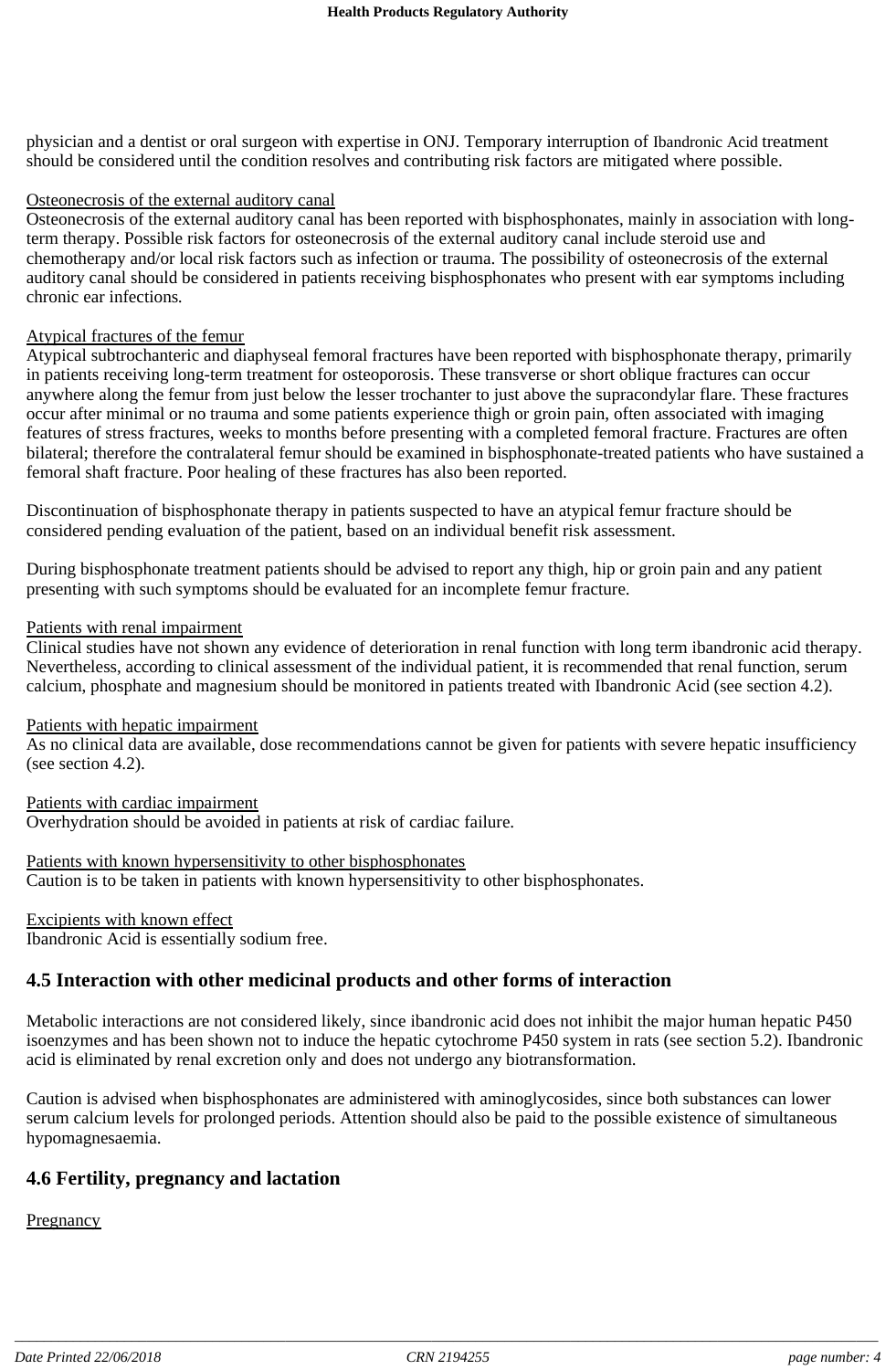There are no adequate data from the use of ibandronic acid in pregnant women. Studies in rats have shown reproductive toxicity (see section 5.3). The potential risk for humans is unknown. Therefore, Ibandronic Acid should not be used during pregnancy.

#### Breast-feeding

It is not known whether ibandronic acid is excreted in human milk. Studies in lactating rats have demonstrated the presence of low levels of ibandronic acid in the milk following intravenous administration. Ibandronic Acid should not be used during breast-feeding.

#### **Fertility**

There are no data on the effects of ibandronic acid in humans. In reproductive studies in rats by the oral route, ibandronic acid decreased fertility. In studies in rats using the intravenous route, ibandronic acid decreased fertility at high daily doses (see section 5.3).

### **4.7 Effects on ability to drive and use machines**

On the basis of the pharmacodynamic and pharmacokinetic profile and reported adverse reactions, it is expected that Ibandronic Acid has no or negligible influence on the ability to drive and use machines.

### **4.8 Undesirable effects**

#### Summary of the safety profile

The most serious reported adverse reactions are anaphylactic reaction/shock, atypical fractures of the femur, osteonecrosis for the jaw and ocular inflammation (see paragraph "description of selected adverse reactions" and section 4.4).

Treatment of tumour induced hypercalcaemia is most frequently associated with a rise in body temperature. Less frequently, a decrease in serum calcium below normal range (hypocalcaemia) is reported. In most cases no specific treatment was required and the symptoms subsided after a couple of hours/days.

In the prevention of skeletal events in patients with breast cancer and bone metastases, treatment is most frequently associated with asthenia followed by rise in body temperature and headache.

#### Tabulated list of adverse reactions

Table 1 lists adverse drug reactions from the pivotal phase III studies (Treatment of tumour induced hypercalcaemia: 311 patients treated with ibandronic acid 2 mg or 4 mg; Prevention of skeletal events in patients with breast cancer and bone metastases: 152 patients treated with ibandronic acid 6 mg), and from post-marketing experience.

Adverse reactions are listed according to MedDRA system organ class and frequency category. Frequency categories are defined using the following convention: very common ( $\geq 1/10$ ), common ( $\geq 1/100$  to < 1/10), uncommon ( $\geq 1/1,000$ to  $\lt$  1/100), rare ( $\geq$  1/10,000 to  $\lt$  1/1,000), very rare ( $\lt$ 1/10,000), not known (cannot be estimated from the available data). Within each frequency grouping, adverse reactions are presented in order of decreasing seriousness.

#### **Table 1 Adverse Reactions Reported for Intravenous Administration of ibandronic acid**

| <b>System Organ</b>   | <b>Common</b> | <b>Uncommon</b>      | Rare | Very rare | Not known |
|-----------------------|---------------|----------------------|------|-----------|-----------|
| <b>Class</b>          |               |                      |      |           |           |
| <b>Infections and</b> | Infection     | Cystitis, vaginitis, |      |           |           |
| infestations          |               | oral candidiasis     |      |           |           |
| <b>Neoplasms</b>      |               | Benign neoplasm of   |      |           |           |
| benign,               |               | skin                 |      |           |           |
| malignant and         |               |                      |      |           |           |
| unspecified (incl     |               |                      |      |           |           |
| cysts and polyps)     |               |                      |      |           |           |
| <b>Blood and</b>      |               | Anaemia, blood       |      |           |           |
| lymphatic             |               | dyscrasia            |      |           |           |
| system                |               |                      |      |           |           |
| disorders             |               |                      |      |           |           |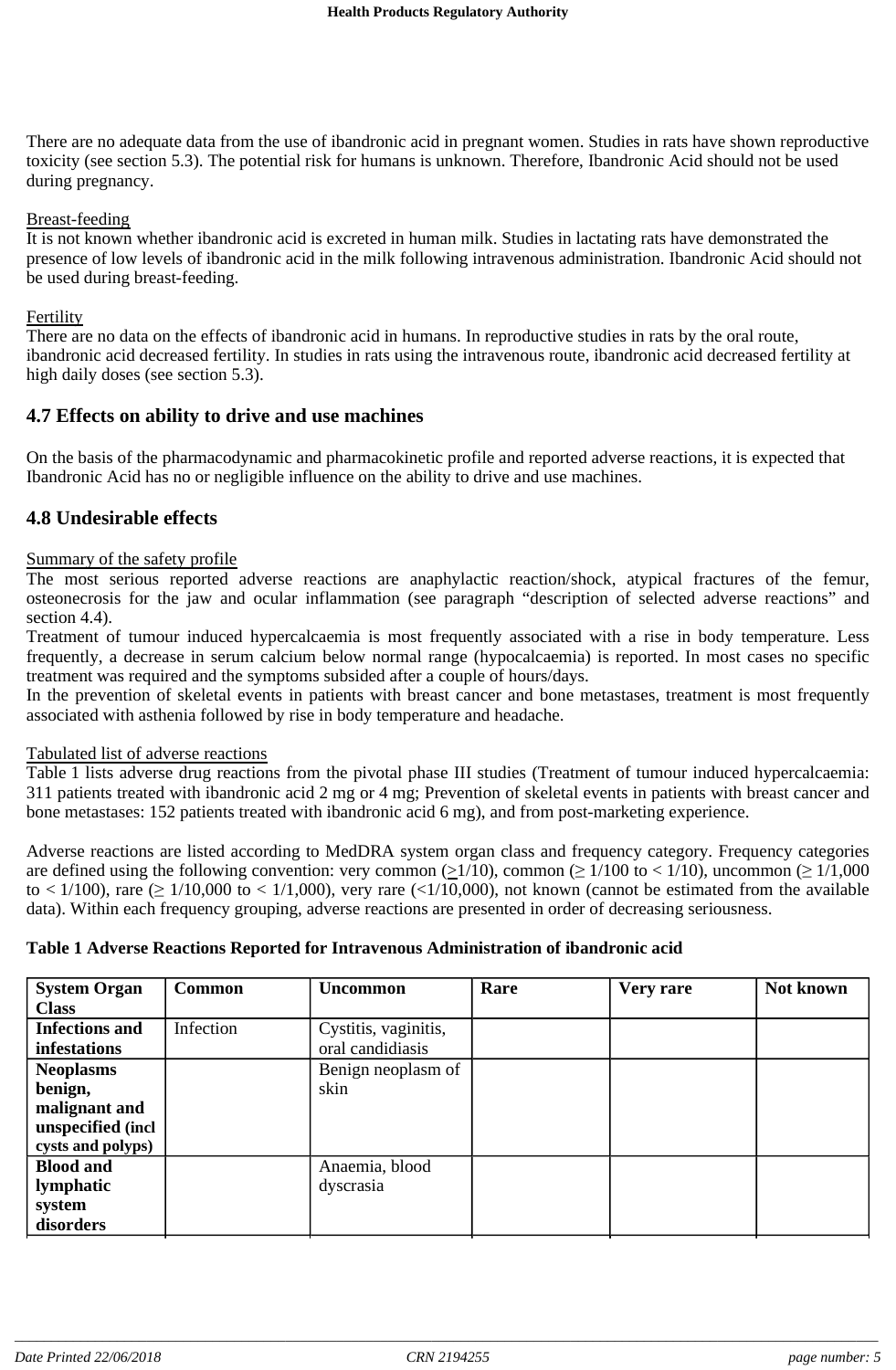| Immune system<br>disorders                               |                                                                                      |                                                                                                                                                                  |                                                             | Hypersensitivity†,<br>bronchospasm <sup>+</sup> ,<br>angioedema†,<br>anaphylactic<br>reaction/shock†** | Exacerbation<br>of asthma |
|----------------------------------------------------------|--------------------------------------------------------------------------------------|------------------------------------------------------------------------------------------------------------------------------------------------------------------|-------------------------------------------------------------|--------------------------------------------------------------------------------------------------------|---------------------------|
| <b>Endocrine</b>                                         | Parathyroid                                                                          |                                                                                                                                                                  |                                                             |                                                                                                        |                           |
| disorders                                                | disorder                                                                             |                                                                                                                                                                  |                                                             |                                                                                                        |                           |
| <b>Metabolism</b><br>and nutrition<br>disorders          | Hypocalcaemia**                                                                      | Hypophosphataemia                                                                                                                                                |                                                             |                                                                                                        |                           |
| Psychiatric<br>disorders                                 |                                                                                      | Sleep disorder,<br>anxiety, affect<br>lability                                                                                                                   |                                                             |                                                                                                        |                           |
| <b>Nervous system</b><br>disorders                       | Headache,<br>dizziness,<br>dysgeusia (taste<br>perversion)                           | Cerebrovascular<br>disorder, nerve root<br>lesion, amnesia,<br>migraine, neuralgia,<br>hypertonia,<br>hyperaesthesia,<br>paraesthesia<br>circumoral,<br>parosmia |                                                             |                                                                                                        |                           |
| <b>Eye disorders</b>                                     | Cataract                                                                             |                                                                                                                                                                  | Ocular<br>inflammation <sup>+**</sup>                       |                                                                                                        |                           |
| Ear and<br>labyrinth<br>disorders                        |                                                                                      | Deafness                                                                                                                                                         |                                                             |                                                                                                        |                           |
| Cardiac<br>disorders                                     | <b>Bundle</b> branch<br>block                                                        | Myocardial<br>ischaemia,<br>cardiovascular<br>disorder,<br>palpitations                                                                                          |                                                             |                                                                                                        |                           |
| Respiratory,<br>thoracic and<br>mediastinal<br>disorders | Pharyngitis                                                                          | Lung oedema,<br>stridor                                                                                                                                          |                                                             |                                                                                                        |                           |
| <b>Gastrointestinal</b><br>disorders                     | Diarrhoea,<br>vomiting,<br>dyspepsia,<br>gastrointestinal<br>pain, tooth<br>disorder | Gastroenteritis,<br>gastritis, mouth<br>ulceration,<br>dysphagia, cheilitis                                                                                      |                                                             |                                                                                                        |                           |
| Hepatobiliary<br>disorders                               |                                                                                      | Cholelithiasis                                                                                                                                                   |                                                             |                                                                                                        |                           |
| <b>Skin and</b><br>subcutatneous<br>tissue disorders     | Skin disorder,<br>ecchymosis                                                         | Rash, alopecia                                                                                                                                                   |                                                             | <b>Stevens Johnson</b><br>Syndrome†,<br>Erythema<br>Multiforme†,<br>Dermatitis<br>Bullous†             |                           |
| Musculoskeletal<br>and connective<br>tissue disorders    | Osteoarthritis,<br>myalgia,<br>arthralgia, joint<br>disorder, bone<br>pain           |                                                                                                                                                                  | Atypical<br>subtrochanteric<br>and<br>diaphyseal<br>femoral | Osteonecrosis of<br>jaw†**<br>Osteonecrosis of<br>external auditory<br>canal                           |                           |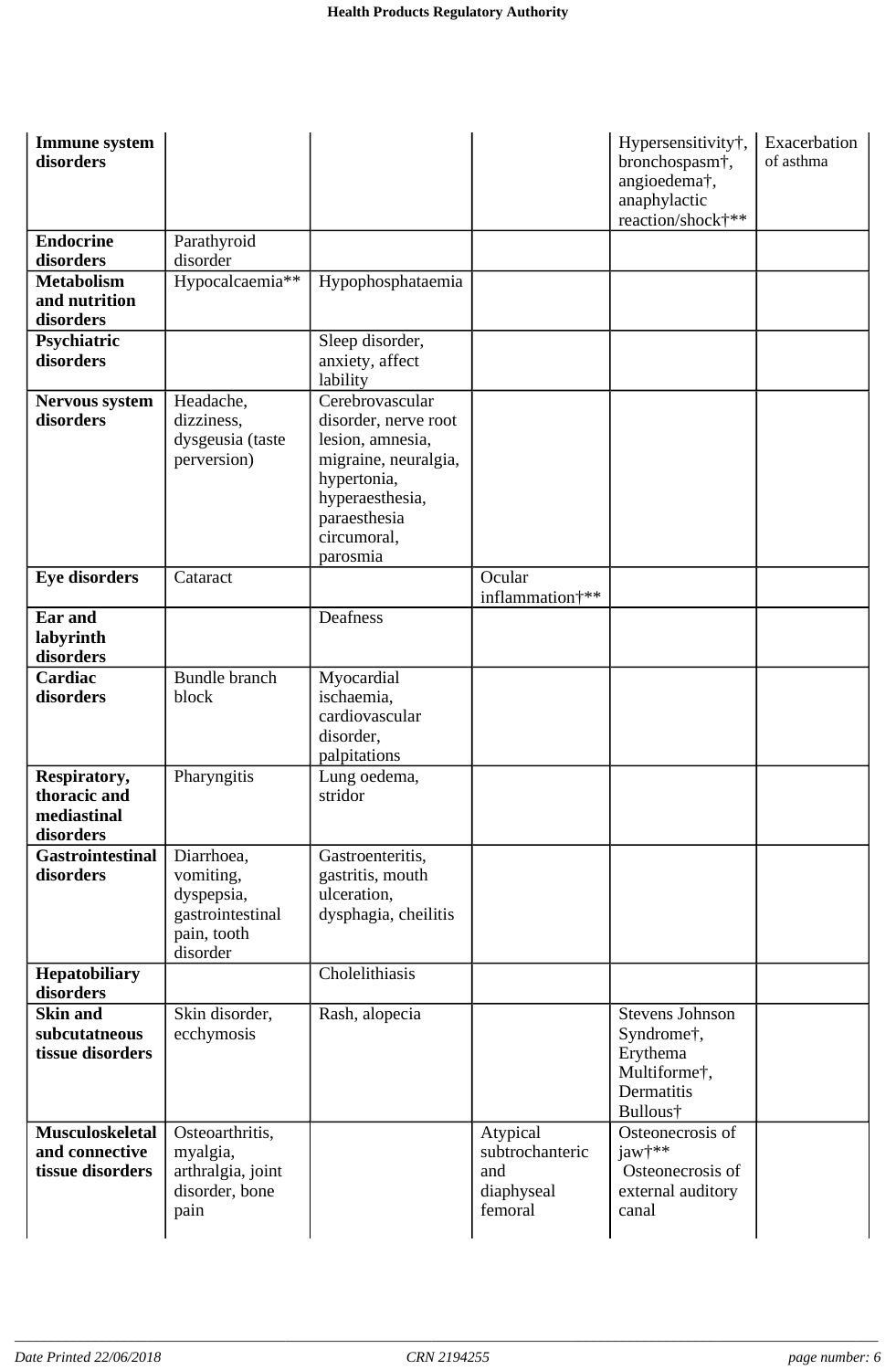|                       |                   |                        | fractures† | (bisphosphonate) |  |
|-----------------------|-------------------|------------------------|------------|------------------|--|
|                       |                   |                        |            | class adverse    |  |
|                       |                   |                        |            | reaction)†       |  |
| <b>Renal and</b>      |                   | Urinary retention,     |            |                  |  |
| urinary               |                   | renal cyst             |            |                  |  |
| disorders             |                   |                        |            |                  |  |
| Reproductive          |                   | Pelvic pain            |            |                  |  |
| system and            |                   |                        |            |                  |  |
| breast                |                   |                        |            |                  |  |
| disorders             |                   |                        |            |                  |  |
| <b>General</b>        | Pyrexia,          | Hypothermia            |            |                  |  |
| disorders and         | influenza like    |                        |            |                  |  |
| administration        | illness**, oedema |                        |            |                  |  |
| site conditions       | peripheral,       |                        |            |                  |  |
|                       | asthenia, thirst  |                        |            |                  |  |
| <b>Investigations</b> | Gamma-GT          | <b>Blood alkaline</b>  |            |                  |  |
|                       | increased,        | phosphatase            |            |                  |  |
|                       | creatinine        | increased, weight      |            |                  |  |
|                       | increased         | decrease               |            |                  |  |
| Injury,               |                   | Injury, injection site |            |                  |  |
| poisoning and         |                   | pain                   |            |                  |  |
| procedural            |                   |                        |            |                  |  |
| complications         |                   |                        |            |                  |  |

\*\*See further information below

†Identified in post-marketing experience.

#### Description of selected adverse reactions

#### *Hypocalcaemia*

Decreased renal calcium excretion may be accompanied by a fall in serum phosphate levels not requiring therapeutic measures. The serum calcium level may fall to hypocalcaemic values.

#### *Influenza-like illness*

A flu-like syndrome consisting of fever, chills, bone and/or muscle ache-like pain has occurred. In most cases no specific treatment was required and the symptoms subsided after a couple of hours/days.

#### *Osteonecrosis of jaw*

Cases of osteonecrosis of the jaw have been reported, predominantly in cancer patients treated with medicinal products that inhibit bone resorption, such as ibandronic acid (see section 4.4.). Cases of ONJ have been reported in the post marketing setting for ibandronic acid.

#### *Ocular inflammation*

Ocular inflammation events such as uveitis, episcleritis and scleritis have been reported with ibandronic acid. In some cases, these events did not resolve until the ibandronic acid was discontinued.

#### *Anaphylactic reaction/shock*

Cases of anaphylactic reaction/shock, including fatal events, have been reported in patients treated with intravenous ibandronic acid.

#### Reporting of suspected adverse reactions

Reporting suspected adverse reactions after authorisation of the medicinal product is important. It allows continued monitoring of the benefit/risk balance of the medicinal product. Healthcare professionals are asked to report any suspected adverse reactions via HPRA Pharmacovigilance, Earlsfort Terrace, IRL - Dublin 2, Tel: +353 1 6764971, Fax: +353 1 6762517, Website: www.hpra.ie, E-mail: medsafety@hpra.ie.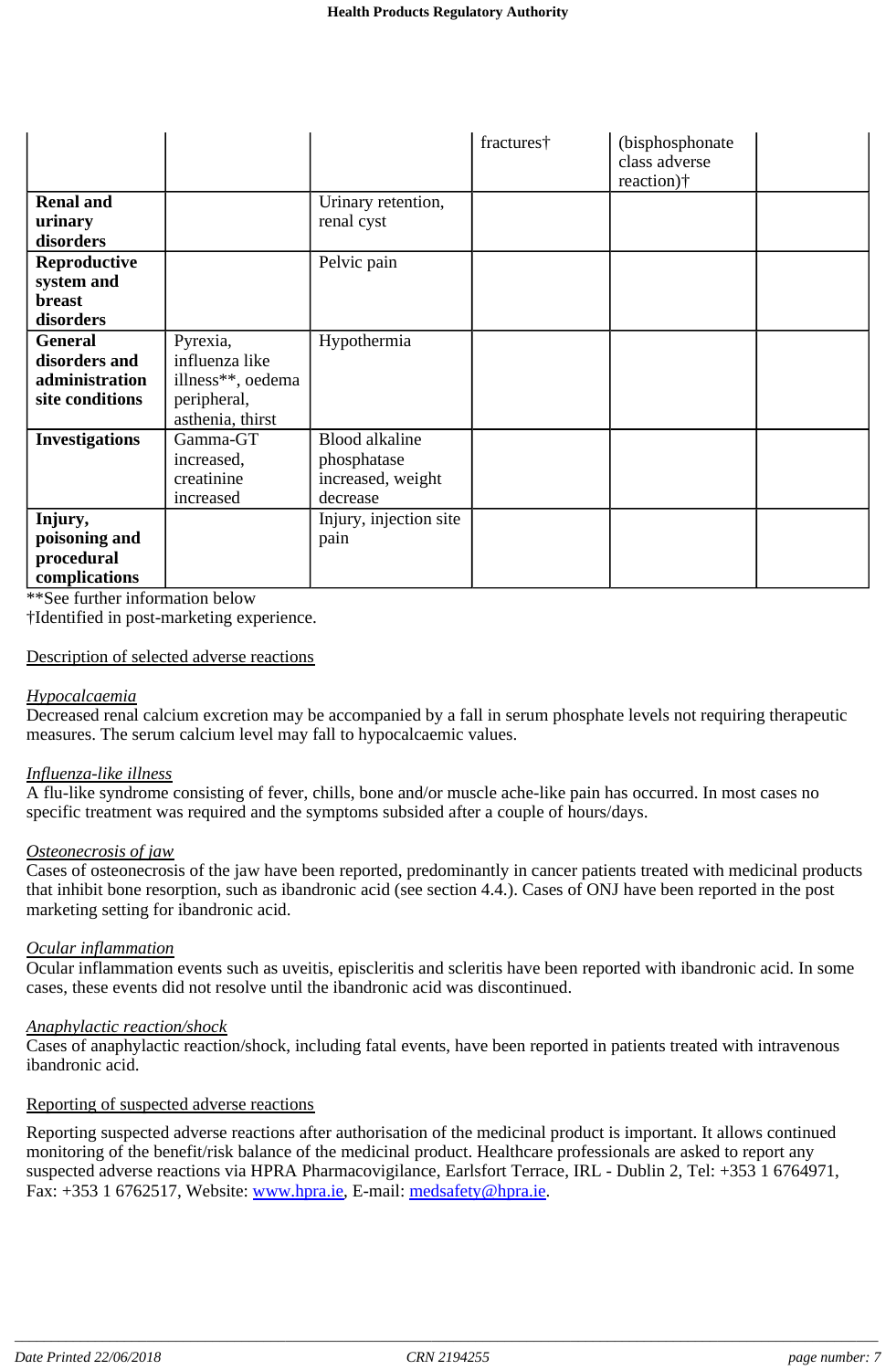# **4.9 Overdose**

Up to now there is no experience of acute poisoning with Ibandronic Acid concentrate for solution for infusion. Since both the kidney and the liver were found to be target organs for toxicity in preclinical studies with high doses, kidney and liver function should be monitored. Clinically relevant hypocalcaemia should be corrected by intravenous administration of calcium gluconate.

# **5 PHARMACOLOGICAL PROPERTIES**

## **5.1 Pharmacodynamic properties**

Pharmaco-therapeutic group: Medicinal products for treatment of bone diseases, bisphosphonate, ATC Code: M05BA06.

Ibandronic acid belongs to the bisphosphonate group of compounds which act specifically on bone. Their selective action on bone tissue is based on the high affinity of bisphosphonates for bone mineral. Bisphosphonates act by inhibiting osteoclast activity, although the precise mechanism is still not clear.

*In vivo*, ibandronic acid prevents experimentally-induced bone destruction caused by cessation of gonadal function, retinoids, tumours or tumour extracts. The inhibition of endogenous bone resorption has also been documented by <sup>45</sup>Ca kinetic studies and by the release of radioactive tetracycline previously incorporated into the skeleton.

At doses that were considerably higher than the pharmacologically effective doses, ibandronic acid did not have any effect on bone mineralisation.

Bone resorption due to malignant disease is characterised by excessive bone resorption that is not balanced with appropriate bone formation. Ibandronic acid selectively inhibits osteoclast activity, reducing bone resorption and thereby reducing skeletal complications of the malignant disease.

### *Clinical studies in the treatment of tumour-induced hypercalcaemia*

Clinical studies in hypercalcaemia of malignancy demonstrated that the inhibitory effect of ibandronic acid on tumourinduced osteolysis, and specifically on tumour-induced hypercalcaemia, is characterised by a decrease in serum calcium and urinary calcium excretion.

In the dose range recommended for treatment, the following response rates with the respective confidence intervals have been shown in clinical trials for patients with baseline albumin-corrected serum calcium  $\geq 3.0$  mmol/l after adequate rehydration.

| Ibandronic     | % of Patients with | 90% Confidence |
|----------------|--------------------|----------------|
| acid dose      | Response           | Interval       |
| $2 \text{ mg}$ | 54                 | 44-63          |
|                |                    |                |
| $4 \text{ mg}$ | 76                 | 62-86          |
|                |                    |                |
| 6 mg           | 78                 | 64-88          |
|                |                    |                |

For these patients and dosages, the median time to achieve normocalcaemia was 4 to 7 days. The median time to relapse (return of albumin-corrected serum calcium above 3.0 mmol/l) was 18 to 26 days.

### *Clinical studies in the prevention of skeletal events in patients with breast cancer and bone metastases*

Clinical studies in patients with breast cancer and bone metastases have shown that there is a dose dependent inhibitory effect on bone osteolysis, expressed by markers of bone resorption, and a dose dependent effect on skeletal events.

Prevention of skeletal events in patients with breast cancer and bone metastases with ibandronic acid 6 mg administered intravenously was assessed in one randomized placebo controlled phase III trial with a duration of 96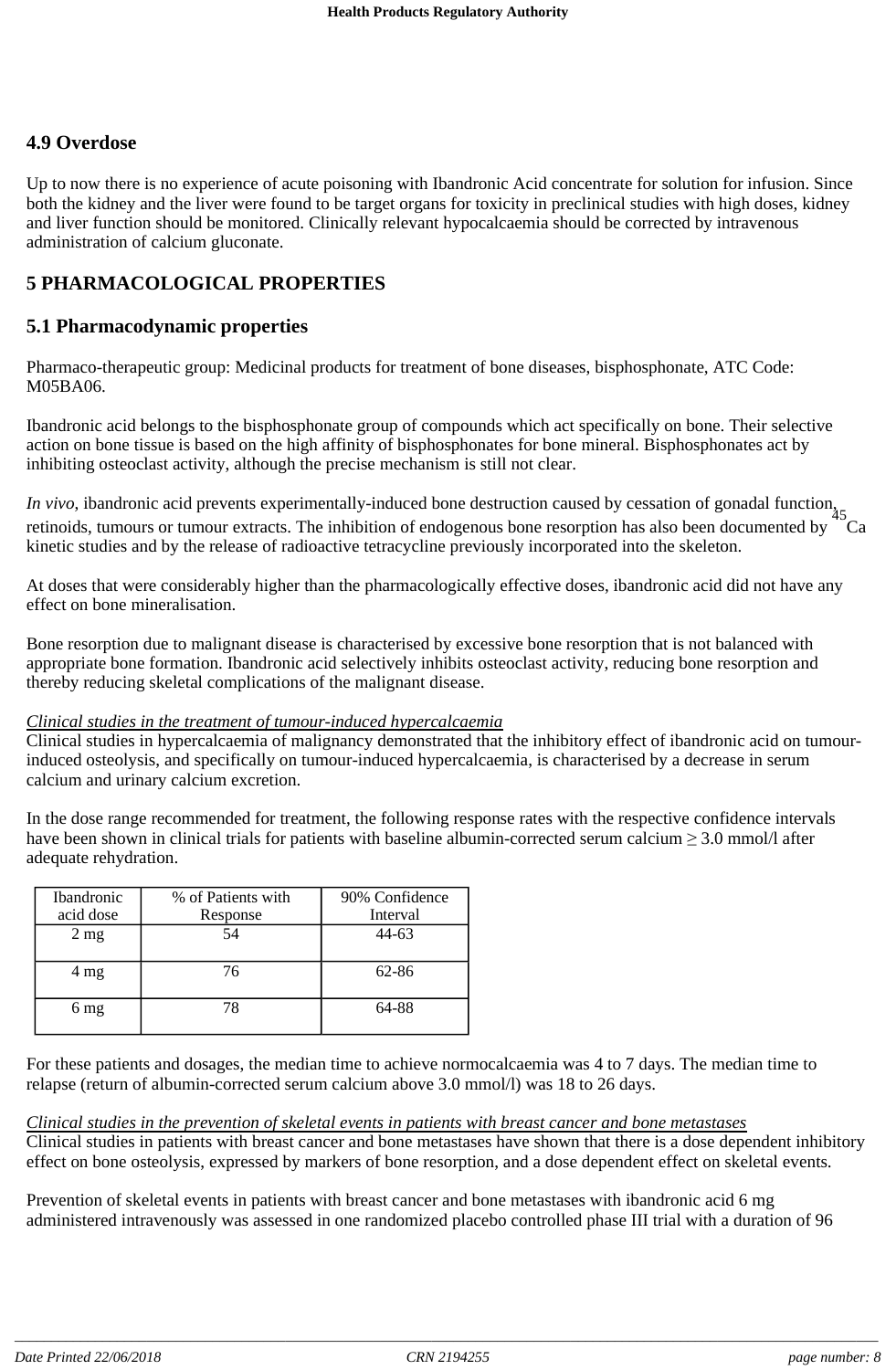weeks. Female patients with breast cancer and radiologically confirmed bone metastases were randomised to receive placebo (158 patients) or 6 mg ibandronic acid (154 patients). The results from this trial are summarised below.

#### *Primary efficacy endpoints*

The primary endpoint of the trial was the skeletal morbidity period rate (SMPR). This was a composite endpoint which had the following skeletal related events (SREs) as sub-components:

- radiotherapy to bone for treatment of fractures/impending fractures
- surgery to bone for treatment of fractures
- vertebral fractures
- non-vertebral fractures

The analysis of the SMPR was time-adjusted and considered that one or more events occurring in a single 12 week period could be potentially related. Multiple events were therefore counted only once for the purposes of the analysis. Data from this study demonstrated a significant advantage for intravenous ibandronic acid 6 mg over placebo in the reduction in SREs measured by the time-adjusted SMPR (p=0.004). The number of SREs was also significantly reduced with ibandronic acid 6 mg and there was a 40% reduction in the risk of a SRE over placebo (relative risk 0.6, p = 0.003). Efficacy results are summarised in Table 2.

### **Table 2 Efficacy Results (Breast Cancer Patients with Metastatic Bone Disease)**

|                                | All Skeletal Related Events (SREs) |                                 |           |  |
|--------------------------------|------------------------------------|---------------------------------|-----------|--|
|                                | Placebo<br>$n=158$                 | Ibandronic acid 6 mg<br>$n=154$ | p-value   |  |
| <b>SMPR</b> (per patient year) | 1.48                               | 1.19                            | $p=0.004$ |  |
| Number of events (per patient) | 3.64                               | 2.65                            | $p=0.025$ |  |
| <b>SRE</b> relative risk       |                                    | 0.60                            | $p=0.003$ |  |

#### *Secondary efficacy endpoints*

A statistically significant improvement in bone pain score was shown for intravenous ibandronic acid 6 mg compared to placebo. The pain reduction was consistently below baseline throughout the entire study and accompanied by a significantly reduced use of analgesics. The deterioration in Quality of Life was significantly less in ibandronic acid treated patients compared with placebo. A tabular summary of these secondary efficacy results is presented in Table 3.

### **Table 3 Secondary Efficacy Results (Breast cancer Patients with Metastatic Bone Disease)**

|                   | Placebo<br>$n=158$ | Ibandronic acid 6 mg<br>$n=154$ | p-value   |
|-------------------|--------------------|---------------------------------|-----------|
| Bone pain *       | 0.21               | $-0.28$                         | p<0.001   |
| Analgesic use *   | 0.90               | 0.51                            | $p=0.083$ |
| Quality of Life * | $-45.4$            | $-10.3$                         | $p=0.004$ |

\* Mean change from baseline to last assessment.

There was a marked depression of urinary markers of bone resorption (pyridinoline and deoxypyridinoline) in patients treated with ibandronic acid that was statistically significant compared to placebo.

In a study in 130 patients with metastatic breast cancer the safety of ibandronic acid infused over 1 hour or 15 minutes was compared. No difference was observed in the indicators of renal function. The overall adverse event profile of ibandronic acid following the 15 minute infusion was consistent with the known safety profile over longer infusion times and no new safety concerns were identified relating to the use of a 15 minute infusion time.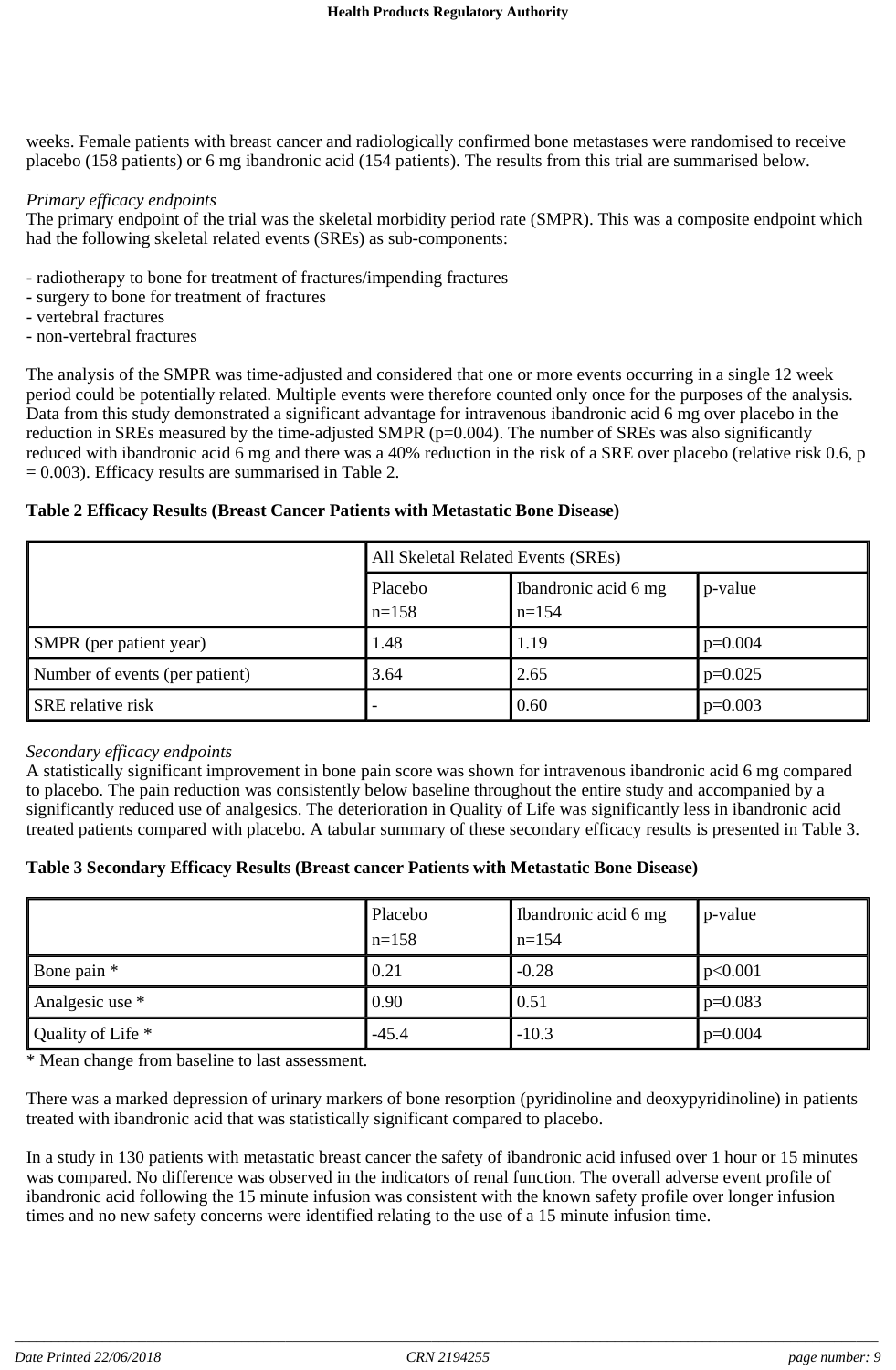A 15 minute infusion time has not been studied in cancer patients with a creatinine clearance of <50mL/min.

### Paediatric population *(see section 4.2 and section 5.2)*

The safety and efficacy of Ibandronic Acid in children and adolescents below the age of 18 years have not been established. No data are available.

# **5.2 Pharmacokinetic properties**

After a 2 hour infusion of 2, 4 and 6 mg ibandronic acid pharmacokinetic parameters are dose proportional.

#### *Distribution*

After initial systemic exposure, ibandronic acid rapidly binds to bone or is excreted into urine. In humans, the apparent terminal volume of distribution is at least 90 l and the amount of dose reaching the bone is estimated to be 40-50% of the circulating dose. Protein binding in human plasma is approximately 87% at therapeutic concentrations, and thus interaction with other medicinal products, due to displacement is unlikely.

#### *Biotransformation*

There is no evidence that ibandronic acid is metabolized in animals or humans.

#### *Elimination*

The range of observed apparent half-lives is broad and dependent on dose and assay sensitivity, but the apparent terminal half-life is generally in the range of 10-60 hours. However, early plasma levels fall quickly, reaching 10% of peak values within 3 and 8 hours after intravenous or oral administration respectively. No systemic accumulation was observed when ibandronic acid was administered intravenously once every 4 weeks for 48 weeks to patients with metastatic bone disease.

Total clearance of ibandronic acid is low with average values in the range 84-160 mL/min. Renal clearance (about 60 mL/min in healthy postmenopausal females) accounts for 50-60% of total clearance and is related to creatinine clearance. The difference between the apparent total and renal clearances is considered to reflect the uptake by bone.

The secretory pathway of renal elimination does not appear to include known acidic or basic transport systems involved in the excretion of other active substances. In addition, ibandronic acid does not inhibit the major human hepatic P450 isoenzymes and does not induce the hepatic cytochrome P450 system in rats.

### *Pharmacokinetics in special populations*

### *Gender*

Bioavailability and pharmacokinetics of ibandronic acid are similar in both men and women.

# *Race*

There is no evidence for clinically relevant interethnic differences between Asians and Caucasians in ibandronic acid disposition. There are only very few data available on patients with African origin.

# *Patients with renal impairment*

Exposure to ibandronic acid in patients with various degrees of renal impairment is related to creatinine clearance (CLcr). In subjects with severe renal impairment (mean estimated CLcr = 21.2 mL/min), dose-adjusted mean AUC was increased by 110% compared to healthy volunteers. In clinical pharmacology trial WP18551, after a single dose intravenous administration of 6 mg (15 minutes infusion), mean AUC increased by 14% and 86%, respectively, in subjects with mild (mean estimated CLcr=68.1 mL/min) and moderate (mean estimated CLcr=41.2 mL/min) renal impairment compared to healthy volunteers (mean estimated CLcr=120 mL/min). Mean C was not increased in patients with mild renal impairment and increased by 12% in patients with moderate renal impairment. For patients with mild renal impairment (CLcr  $\geq$ 50 and <80 mL/min) no dosage adjustment is necessary. For patients with moderate renal impairment (CLcr 30 and <50 mL/min) or severe renal impairment (CLcr <30 mL/min) being treated for the 0-24h 0-24

prevention of skeletal events in patients with breast cancer and metastatic bone disease an adjustment in the dose is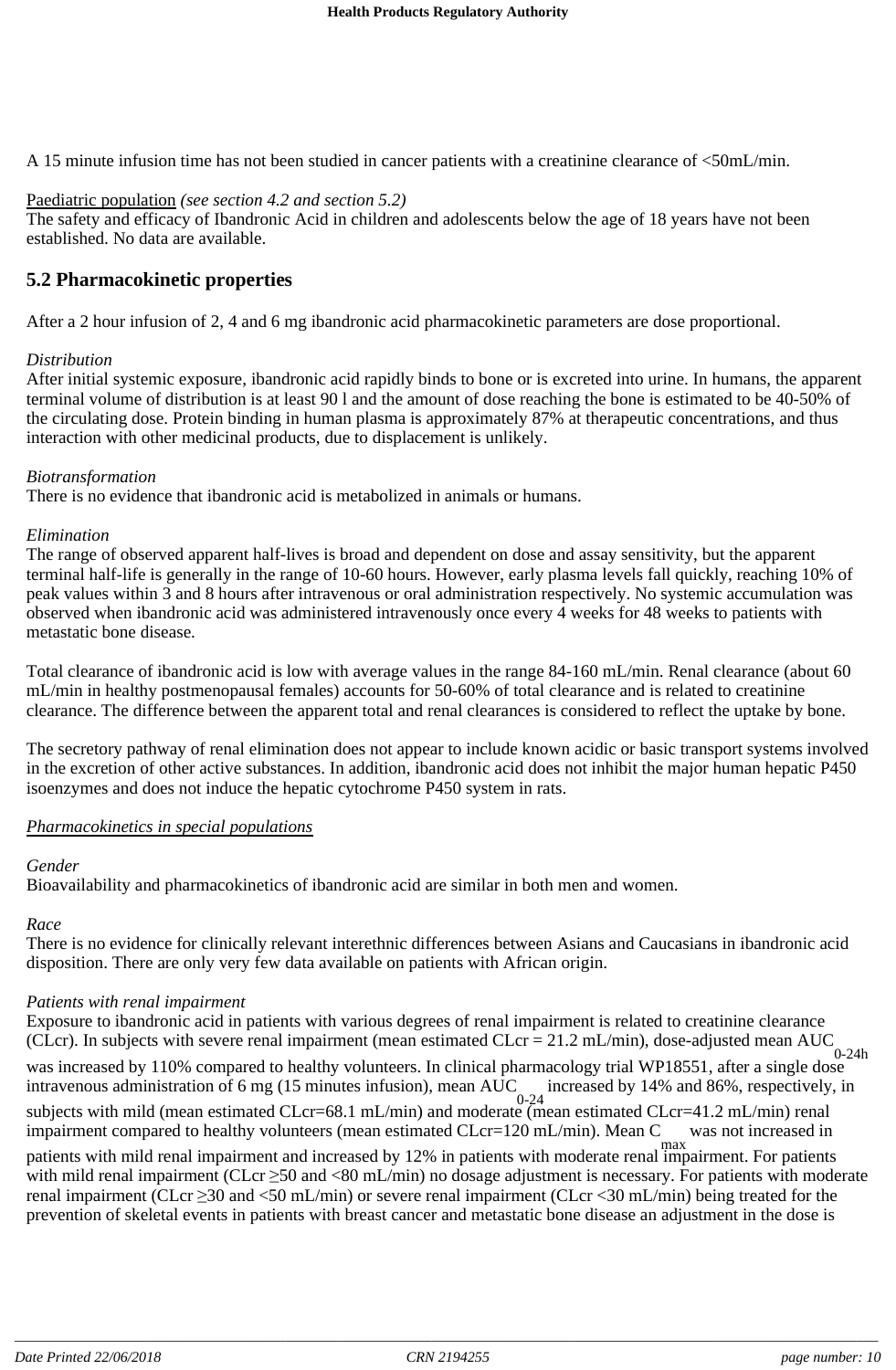recommended (see section 4.2).

### *Patients with hepatic impairment* (see section 4.2)

There are no pharmacokinetic data for ibandronic acid in patients who have hepatic impairment. The liver has no significant role in the clearance of ibandronic acid since it is not metabolized but is cleared by renal excretion and by uptake into bone. Therefore dosage adjustment is not necessary in patients with hepatic impairment. Further, as protein binding of ibandronic acid is approximately 87% at therapeutic concentrations, hypoproteinaemia in severe liver disease is unlikely to lead to clinically significant increases in free plasma concentration.

#### *Elderly* (see section 4.2)

In a multivariate analysis, age was not found to be an independent factor of any of the pharmacokinetic parameters studied. As renal function decreases with age, this is the only factor that should be considered (see renal impairment section).

#### *Paediatric population* (see section 4.2 and section 5.1)

There are no data on the use of ibandronic acid in patients less than 18 years old

### **5.3 Preclinical safety data**

Effects in non-clinical studies were observed only at exposures sufficiently in excess of the maximum human exposure indicating little relevance to clinical use. As with other bisphosphonates, the kidney was identified to be the primary target organ of systemic toxicity.

#### *Mutagenicity/Carcinogenicity:*

No indication of carcinogenic potential was observed. Tests for genotoxicity revealed no evidence of effects on genetic activity for ibandronic acid.

#### *Reproductive toxicity:*

No evidence of direct foetal toxicity or teratogenic effects were observed for ibandronic acid in intravenously treated rats and rabbits. In reproductive studies in rats by the oral route, effects on fertility consisted of increased preimplantation losses at dose levels of 1 mg/kg/day and higher. In reproductive studies in rats by the intravenous route, ibandronic acid decreased sperm counts at doses of 0.3 and 1 mg/kg/day and decreased fertility in males at 1 mg/kg/day and in females at 1.2 mg/kg/day. Adverse effects of ibandronic acid in reproductive toxicity studies in the rat were those expected for this class of medicinal products (bisphosphonates). They include a decreased number of implantation sites, interference with natural delivery (dystocia), an increase in visceral variations (renal pelvis ureter syndrome) and teeth abnormalities in F1 offspring in rats.

# **6 PHARMACEUTICAL PARTICULARS**

## **6.1 List of excipients**

Sodium chloride, Acetic acid (E260) Sodium acetate (E262) Water for injections

### **6.2 Incompatibilities**

To avoid potential incompatibilities Ibandronic Acid concentrate for solution for infusion should only be diluted with isotonic sodium chloride solution or 5% glucose solution.

Ibandronic Acid should not be mixed with calcium containing solutions.